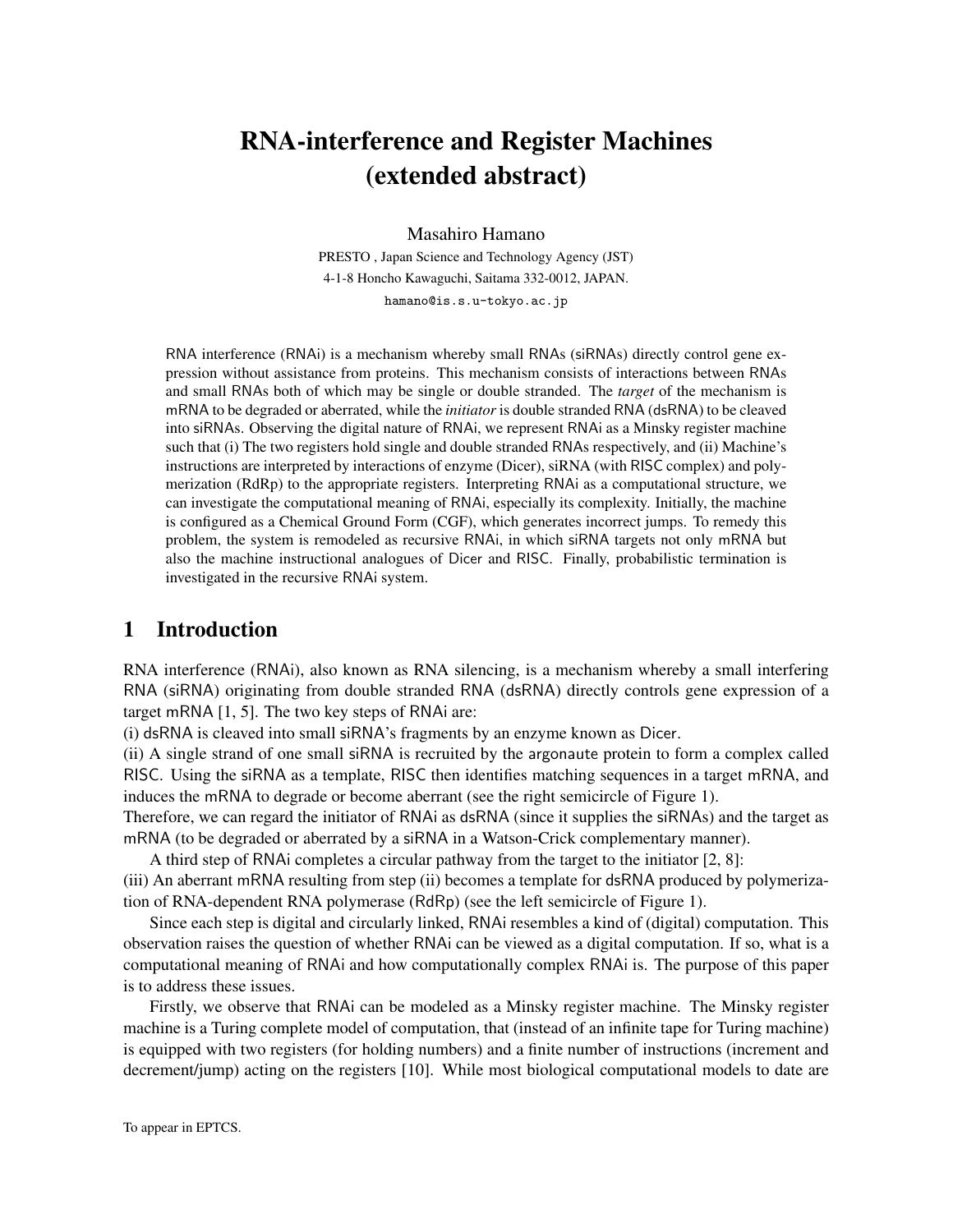

Figure 1: RNA interference

based on the Turing machine model; that is, they regard DNA as analogous to a single tape [7], the Minsky machine interpretation proposed here is intrinsic to the RNAi mechanism, whereby RNAs can be single or double stranded. We first present a naive machine model of RNAi, designated  $RM<sub>RNAi</sub>$ , in which the two registers are realized respectively as the initiator (dsRNA) and the target (mRNA) of RNAi. Increment/Decrement instructions on the registers represent chemical reactions mediated by enzymes and proteins (e.g., RdRp and transcription/Dicer and RISC). However, the naive model lacks any rigorous computational language, hence requires a syntactical analysis. Capturing RNAi as a computational structure, such analysis aims to extract the computational meaning, in particular, the complexity, of RNAi.

Motivated by the work of Zavattaro-Cardelli [15], we describe our machine  $RM<sub>RNAi</sub>$  in the calculus of Chemical Ground Form (CGF), which is a minimal fragment of Milner's CCS equipped with interaction rates for each channel, and hence constitutes a subset of the stochastic  $\pi$ -calculus [11]. Introduced by Cardelli [3], CGF represents chemical kinetics by giving correspondence to a stochastic semantics of continuous time Markov chains. Despite its simplicity, the model sufficiently describes chemical kinetics compositionally. However, the primitive description of CGF lacks any direct representation of zero-tests for the registers, creating a tendency for the instructions of encoded  $\mathbf{R}\mathbf{M}_{\text{RNA}}$  to allow incorrect jumps. To avoid such erroneous probabilistic jumping, an inhibitor must be incorporated into the machine instructions. Biologically, this corresponds to a process known as *recursive* RNAi (recRNAi), an extension of RNAi [9, 12, 14], whereby siRNA produced and accumulating during RNAi inhibits not only mRNA but also RISC and Dicer. The extension to *recursive* RNAi (recRNAi) is obtained by adding a feedback linkage to RNAi. The recRNAi is directly represented by a register machine  $RM_{recRNAi}$ , in which siRNAs interactions are naturally interpreted as instruction inhibitors. We describe the machine in terms of CGF with fixed points. Probabilistic termination is then investigated in the recRNAi encoded system, and Turing completeness up to any degree of precision is demonstrated.

# 2 A Naive Interpretation of RNAi in Minsky Register Machine

In this section, we show that RNAi is naively interpreted as Minsky register machine [10].

**Definition 2.1 (Register machine RM**<sub>RNAi</sub> interpreting RNAi (cf. Figure 2)) RNAi is interpreted in the Minsky register machine  $RM_{RNAi}$  as follows: Registers  $r_1$  and  $r_2$  hold species dsRNA and mRNA re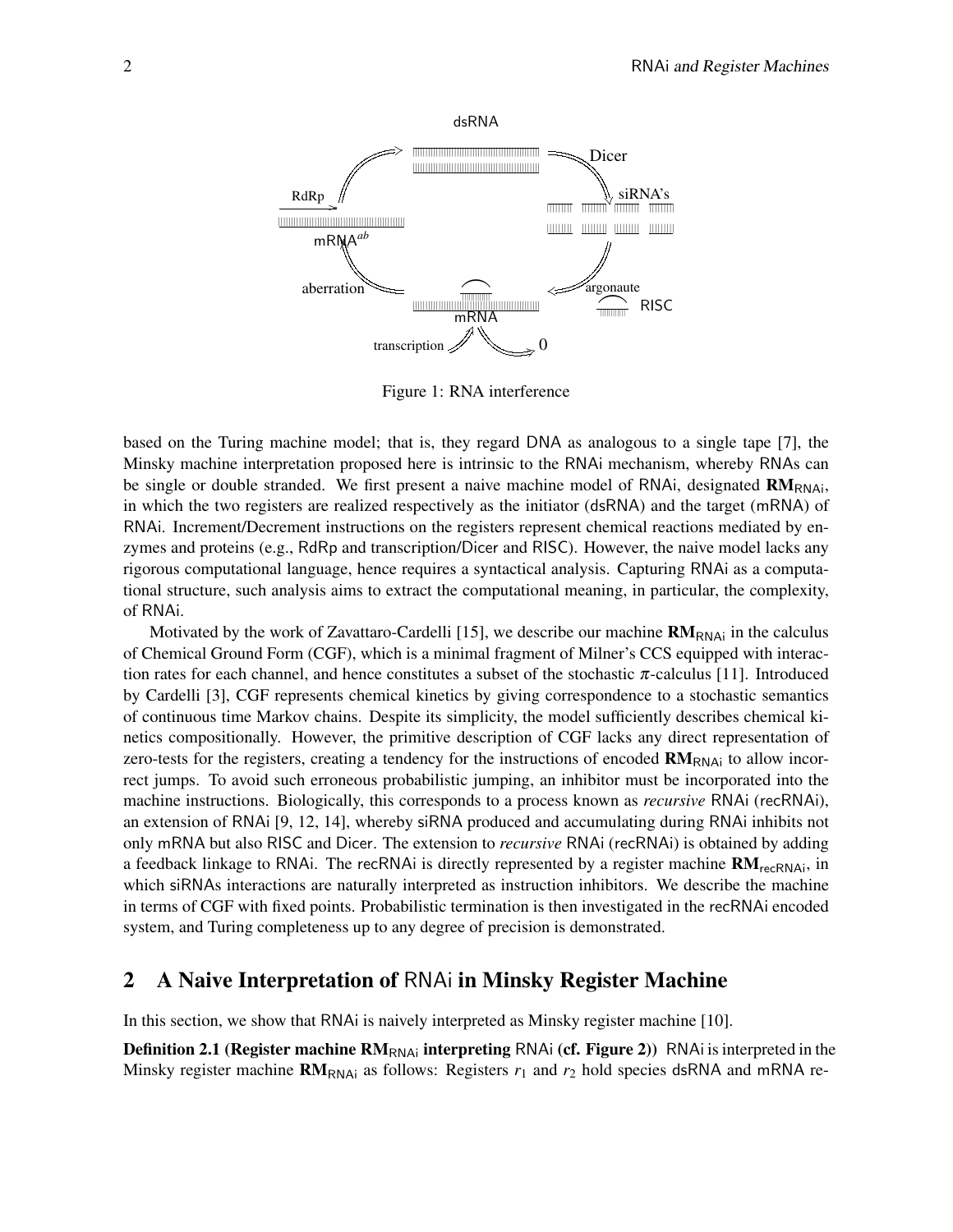spectively so that the increment on  $r_1$  (res.  $r_2$ ) produces one dsRNA (res. one mRNA) and the decrement on  $r_1$  (res.  $r_2$ ) removes one dsRNA (res.one mRNA). In biological terms, the increment on register  $r_1$ represents *polymerization* RdRp with an aberrant mRNA template, while an increment on  $r_2$  represents *transcription*. A decrement on *r*<sup>1</sup> models the *enzyme* Dicer which cleaves dsRNA into siRNAs, and a decrement on *r*<sup>2</sup> models the complementary *degradation* of mRNA by RISC. 1



Figure 2: Register Machine  $RM_{RNAi}$ 

The following table displays the chemical reactions for the increment/decrement on the two registers, where mRNA*•* denotes either 0 or mRNA*ab* .

|                      | increment   (polymerization) $RdRp + mRNA^{ab} \longrightarrow dsRNA$   (transcription) | $\longrightarrow$ mRNA                                                                                                          |
|----------------------|-----------------------------------------------------------------------------------------|---------------------------------------------------------------------------------------------------------------------------------|
| decrement (cleavage) |                                                                                         | $dsRNA + Dicer \longrightarrow siRNA's$ (degradation) mRNA + RISC $\longrightarrow$ mRNA <sup><math>\bullet</math></sup> + RISC |



# 3 RNAi as Chemical Reaction and Register Machines

In this section, we describe the register machine  $RM_{RNAi}$  in Section 2 in terms of of CGF. Recall that CGF is a subset of  $\pi$ -calculus and of CCS supplemented with channel transition rates. Using three interaction prefixes  $\pi := \tau_{(r)}$ ,  $2a_{(r)}$  and  $1a_{(r)}$ , CGF models collision between molecules as well as molecular decay. The parenthesized subscript (*r*) denotes the reaction rate of the channel. Collision and decay are described by

(decay of molecule)  $\cdots \oplus \tau_{(r)} Q \oplus \cdots \longrightarrow Q$ (collision of molecules)  $\cdots \oplus ?a_{(r)} \cdot Q \oplus \cdots \mid \cdots \oplus !a_{(r)} \cdot R \oplus \cdots \longrightarrow Q \mid R$ 

Then a CGF is a pair  $(E, P)$  of a set *E* of *reagents* and a initial *solution* P. A reagent  $X_i = M_i$  for naming a chemical specie and *molecules*  $M_i$  for describing the interaction capabilities of the corresponding species. Solution is a multiset of variables, which is released by interactions:

(Reagents)  $E := 0$  and  $X = M, E$  (Molecule)  $M := 0$  and  $\pi P \oplus M$  (Solution)  $P := 0$  and  $X | P$ Formally, computation of CGF is defined in terms of Labelled Transition Graph, as defined in [3].

Every increment instruction  $I_i = \text{Inc}(r_i)$  is formalized directly for  $j \in \{1, 2\}$  so that once the chemical reactions of the first row of Table 1 are complete, we proceed to the next instruction  $I_{i+1}$ . (Increment  $I_i = \ln(c(r_i))$ )

$$
I_i = \nRdRp \mid \tau.I_{i+1} \quad j=1
$$
  

$$
I_i = \nRNA \mid \tau.I_{i+1} \quad j=2
$$

<sup>&</sup>lt;sup>1</sup>The machine interpretation assumes that the two species of dsRNA and mRNA are disconnected, so that the decrement and increment of either species induces no effect on the other. This assumption is justified because the synthesis of dsRNA is here regarded as primer-*independent* only [1, 2]; in other words, dsRNA is directly duplicated in the absence of primer. In primer*dependent* dsRNA synthesis, the disconnection of the two species is violated. In such scenario, siRNA triggers polymerization, hence enables RdRp to copy a normal mRNA. See also the author's [6] on the difference of the two syntheses.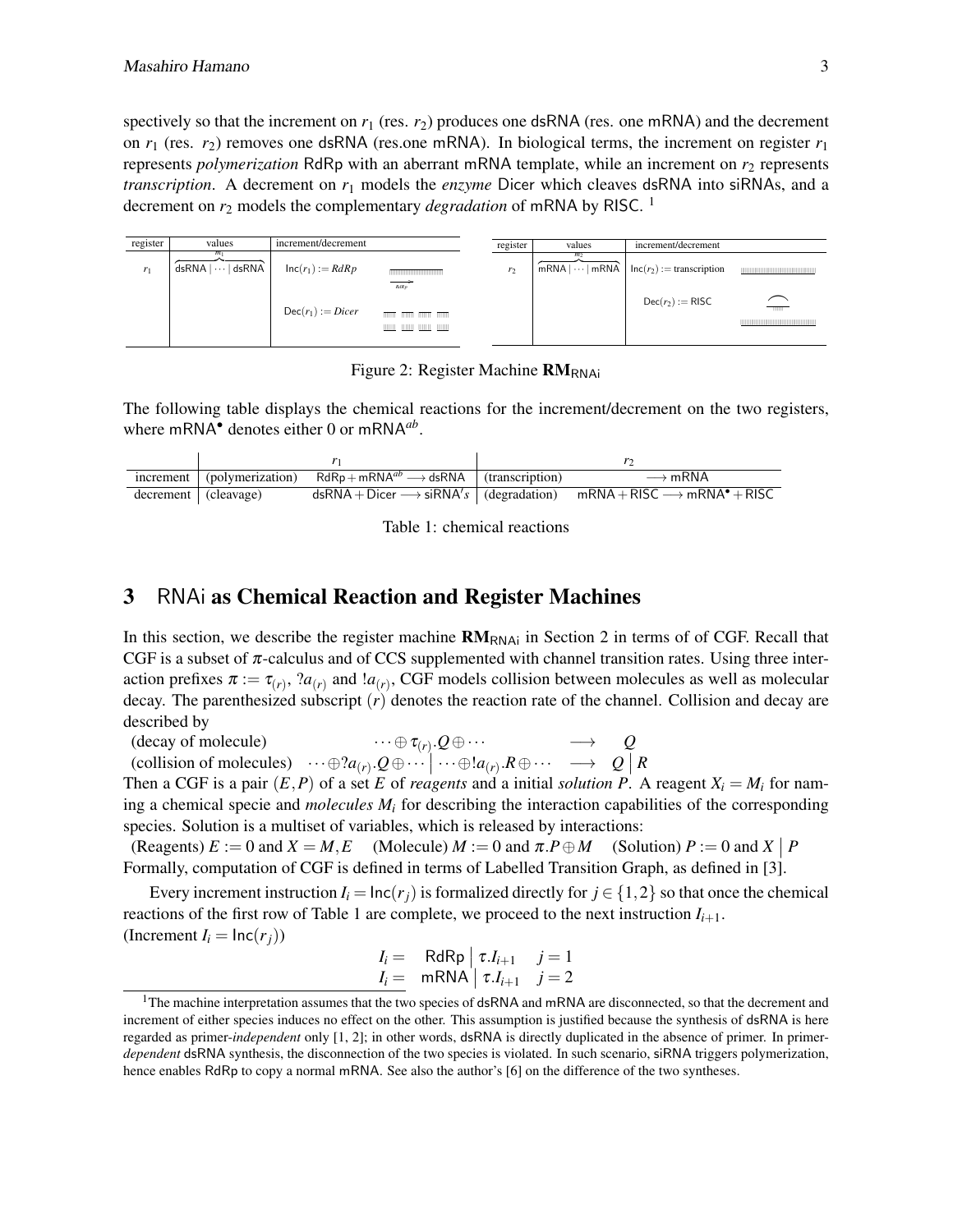The decrement operations are more subtle. Decrements on on  $r_1$  and on  $r_2$  represent the chemical reactions of the second row of Table 1, which reactions ensure that Dicer and RISC interact to the entities in dsRNA and mRNA respectively, and thereby eliminate them. Although Dicer and RISC both induce decremental operations, RISC is recycled during degradation so that it is retained in the right-hand-side of (degradation), while the Dicer catalyst is consumed during the reaction (cleavage).

So that the registers may be decremented, they are interpreted as follows:

| ___<br>Register $r_1$ | dsRNA $:=$ ? $a_1$ .(siRNA $ \cdots $ siRNA)        |  |
|-----------------------|-----------------------------------------------------|--|
| Register $r_2$        | mRNA $:=$ $?a_2.(\tau.0 \oplus \tau.$ mRNA $^{ab})$ |  |
|                       |                                                     |  |

They represent that dsRNA and mRNA disappear by formation of siRNA, and by degradation or aberration, respectively.

If the chemical reaction occurs in the presence of dsRNA (res. mRNA), we proceed to the instruction  $I_{i+1}$ . Otherwise (i.e. if the reaction does not occur because dsRNA is absent (res. mRNA)), a jump is made to the instruction *I<sup>s</sup>* . Thus in a primitive description of CGF, every decremental instruction  $I_i = \text{DecJump}(r_j, s)$  is described by

(Decrement instruction  $I_i = \text{DecJump}(r_j, s)$ )

$$
j = 1 \t I_i =!a_1.(0 | I_{i+1}) \oplus \tau.I_s \t with \text{ Dicer} =!a_1.(0 | I_{i+1})
$$
  
\n
$$
j = 2 \t I_i =!a_2.(RISC|I_{i+1}) \oplus \tau.I_s \t with \text{ RISC} =!a_2.(RISC | I_{i+1})
$$

The above recursive definition of RISC for  $j = 2$  corresponds to the recycling of RISC described in the degradation.

The decremental instructions so defined contain an error; that accidental jumps to  $I_s$  occur even if the register is non-empty (i.e. in the presence of channel ?*aj*). This error results from the absence of zero-test of the registers, a test which cannot be directly formulated in terms of CGF. Such an absence has been previously noted by Soloveichik et al.[13], in their studies of stochastic chemical reaction networks. Lack of zero-test is a main origin of Turing incompleteness of CGF [15], and motivated Cardelli and Zavattaro to develop their Biochemical Ground Form [4] as a minimalistic Turing complete extension of CGF.

# 4 Recursive RNAi and Probabilistic Termination

In this section, we model recursive RNAi in order to improve the defect described in Section 3, that the CGF machine interpretation  $RM_{RNA}$  allows non-feasible jumps. We extend the RNAi mechanism to a recursive RNAi (recRNAi), whose register machine  $RM$ <sub>recRNAi</sub> is described in terms of CGF + fixed points. This interpretation guarantees a probabilistic termination of the machine. Via this extended mechanism, siRNAs produced and accumulating during interference targets not only mRNA but also Dicer and RISC. A schematic of this situation is presented in Figure 3, in which the usual RNAi are displayed to the left, but siRNAs are produced by both Dicer and RISC (which simultaneously degrades mRNA). The right hand of Figure 3 includes inhibition arrows from siRNA to Dicer and RISC. The mechanism is recursive because the RISC complex containing siRNA is being degraded besides acting as a degrading agent. The recursiveness of RNAi prevents the decrement operators of Section 3 from taking erroneous jumps, since siRNAs accumulating throughout the RNAi cycle work as inhibitors of the decrement operators.

In recRNAi, the chemical reactions involved in Dicer and in RISC are not only those in the second row of Table 1 but also those in Table 2. The first row of Table 2 and (cleavage) represent reciprocal interactions on Dicer such that Dicer either makes dsRNA disappear by cleavage or Dicer is degraded by siRNA. Similar reciprocal interactions for RISC between the second row of Table 2 and (degradation).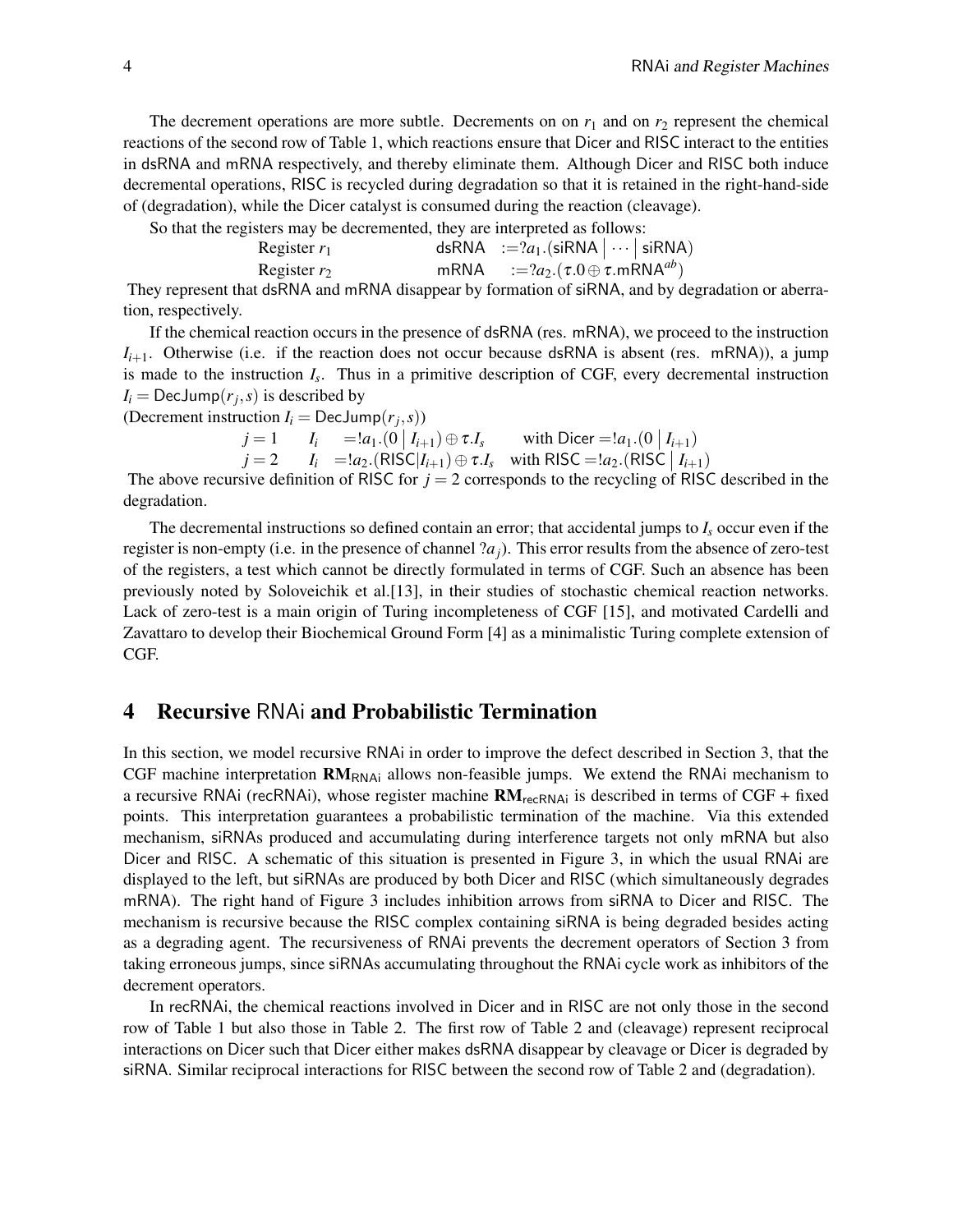

Figure 3: Recursive RNAi

We next configure recRNAi as a register machine  $RM_{recRNAi}$  in terms of CGF with fixed points. Definition 4.1 ( $RM_{recRNAi}$  in CGF with fixed points)

Registers and  $I_i = \ln c(r_i)$  are identical to those of Section 3. The decrement instruction, with incorporation of siRNA, is

(Decrement instruction  $I_i = \text{DecJump}(r_j, I_s)$ )

$$
I_i = !a_j. (0 | I_{i+1}) \oplus \tau. (!s.I_i \oplus \tau.I_s) = fix_x.[a.(0 | I_{i+1}) \oplus \tau. (!s.X \oplus \tau.I_s)]
$$
  
siRNA = ?s.isRNA

In the above definition of  $I_i$ , when  $j = 1$  (res.  $j = 2$ ), the left term  $a_j$ .  $(0 | I_{i+1})$  corresponds to Dicer (res. RISC) cleaving dsRNA (res. degrading mRNA), while the right term  $\tau$ .(*!s.I<sub>i</sub>*  $\oplus$  *I<sub>s</sub>*) corresponds to Dicer (res. RISC) being degraded by siRNA. Hence our definition of  $I_i$  intrinsically reflects the reciprocal interactions of Dicer and RISC, and implies a recursive RNAi process in the presence of siRNA.

The fixed point definition of *I<sup>i</sup>* derives from Zavattaro-Cardelli [15], but here we have highlighted a biological analogue of the definition. In the following, we modify slightly the results of [15] to obtain the main theorem of this section.

Given a state  $(I_i, r_1 = l_1, r_2 = l_2)$  of register machine and a natural number *h*, the solution in  $\mathbf{RM}_{\mathsf{recRNA}}$ is defined by  $[(I_i, r_1 = l_1, r_2 = l_2)]$   $/h := I_i | \prod_{l_1}$  dsRNA  $| \prod_{l_2}$  mRNA  $| \prod_{h}$ siRNA, where  $I_i$  on the right hand is that of Definition 4.1.

Proposition 4.2 (correspondence of computations between machine and RM<sub>recRNAi</sub>) *Suppose a one step computation of register machine is given by*  $(I_i, r_1 = l_1, r_2 = l_2) \longmapsto (I_j, r_1 = l'_1)$  $i'_{1}, r_{2} = l'_{2}$  $y_2'$ ). Then we *have the following for the solutions of the two states of the computation:*

- If  $I_i = \text{Inc}(r_j)$  or  $I_i = \text{DecJump}(r_j, s)$  with  $I_j = 0$ , then the solution  $\|(I_i, r_1 = l_1, r_2 = l_2)\|_h$  can *converge to the solution*  $\left\| \left(I_j, r_1 = I'_1 \right) \right\|$  $i'_{1}, r_{2} = l'_{2}$  $\int_{2}^{7}$ )  $\int_{h}^{4}$  *with the probability* 1.

- If 
$$
l_j > 0
$$
 and  $I_i = \text{DecJump}(r_j, s)$ , the solution  $[(I_i, r_1 = l_1, r_2 = l_2)]_h$  can reach to a solution  $[(I_j, r_1 = l'_1, r_2 = l'_2)]_k^{\dagger}$  for some natural number  $k \geq h + 1$  with the probability  $> 1 - \frac{1}{h}$ .

#### Proof.

We illustrate the case of  $I_i = \text{DecJump}(r_j, s)$  (direct for increment instructions), where sigma in the second column denote the probability that  $RM_{recRNAi}$  computations attain the right hand side solutions. The schematic in the third column displays the execution paths for the probability.

$$
l_j = 0 \n\begin{array}{c|c|c}\nI_j = 0 & \sum_{i=0}^{\infty} \left( \frac{h}{h+1} \right)^i \times \frac{1}{(h+1)} & = 1 & I_i \xrightarrow{\frac{1}{h}} \bullet \xrightarrow{\frac{1}{h}} I_s = I_j \\
\hline\nI_j \neq 0 & \sum_{i=0}^{\infty} \left( \frac{1}{I_j+1} \times \frac{h}{h+1} \right)^i \times \frac{I_j}{I_j+1} & > 1 - \frac{1}{h} & I_i \xrightarrow{\frac{1}{h}} \bullet \xrightarrow{\frac{1}{h}} \bullet \xrightarrow{\frac{1}{h}} I_s \\
\hline\nI_j & \downarrow & I_j & \downarrow \\
I_{j+1} = I_j\n\end{array}
$$